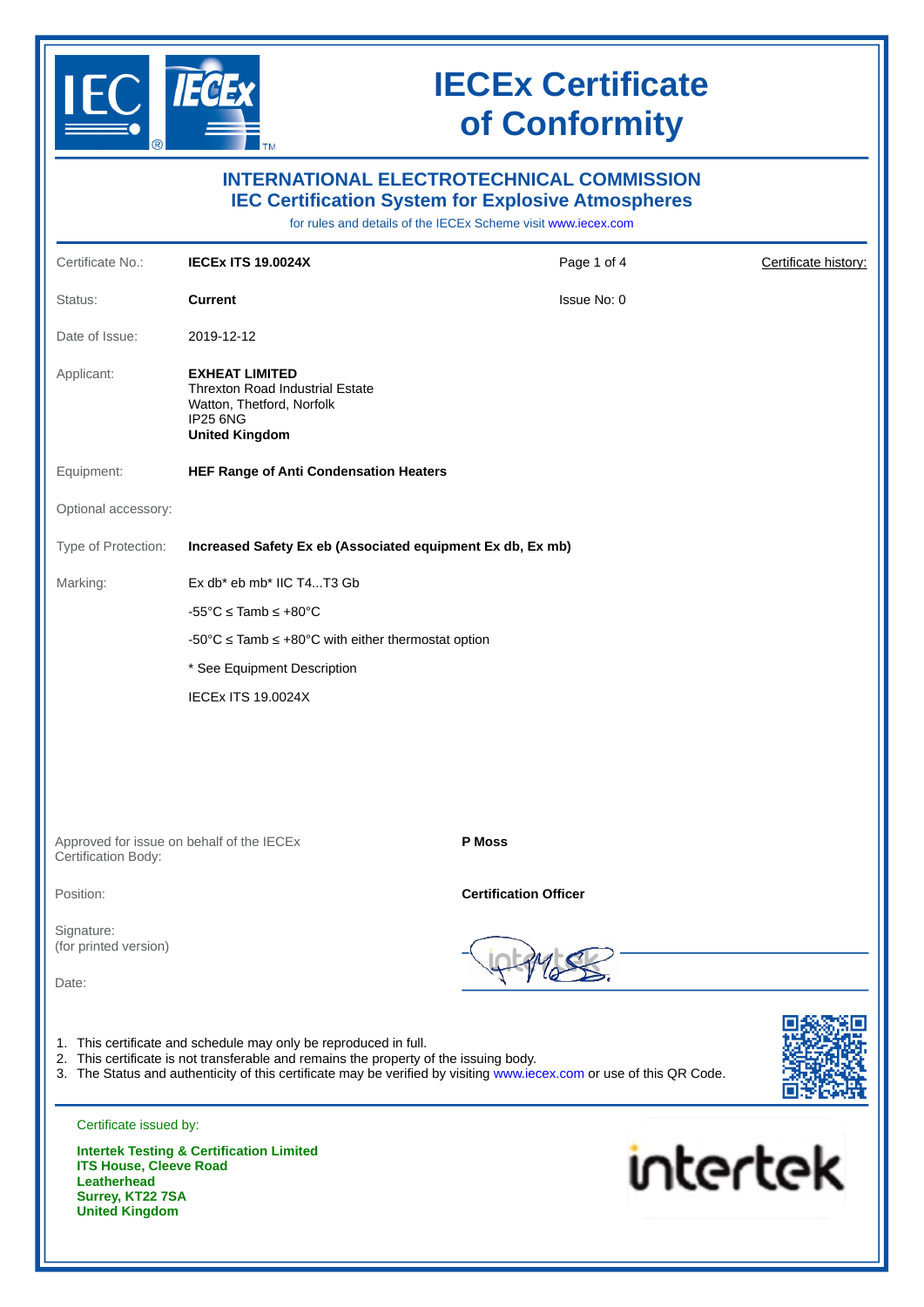

# **IECEx Certificate of Conformity**

| Certificate No.:                                                                                                                                                                                                                                                                                                                                                                                                                                                                                         | <b>IECEX ITS 19.0024X</b>                                                                                                                                    | Page 2 of 4 |  |  |  |
|----------------------------------------------------------------------------------------------------------------------------------------------------------------------------------------------------------------------------------------------------------------------------------------------------------------------------------------------------------------------------------------------------------------------------------------------------------------------------------------------------------|--------------------------------------------------------------------------------------------------------------------------------------------------------------|-------------|--|--|--|
| Date of issue:                                                                                                                                                                                                                                                                                                                                                                                                                                                                                           | 2019-12-12                                                                                                                                                   | Issue No: 0 |  |  |  |
| Manufacturer:                                                                                                                                                                                                                                                                                                                                                                                                                                                                                            | <b>EXHEAT Industrial Ltd</b><br>Threxton House, Threxton Road Industrial Estate, Watton, Norfolk, IP25 6NG, UK<br><b>United Kingdom</b>                      |             |  |  |  |
| Additional<br>manufacturing<br>locations:                                                                                                                                                                                                                                                                                                                                                                                                                                                                |                                                                                                                                                              |             |  |  |  |
| This certificate is issued as verification that a sample(s), representative of production, was assessed and tested and found to comply with<br>the IEC Standard list below and that the manufacturer's quality system, relating to the Ex products covered by this certificate, was<br>assessed and found to comply with the IECEx Quality system requirements. This certificate is granted subject to the conditions as set out in<br>IECEx Scheme Rules, IECEx 02 and Operational Documents as amended |                                                                                                                                                              |             |  |  |  |
| <b>STANDARDS:</b><br>The equipment and any acceptable variations to it specified in the schedule of this certificate and the identified documents, was found<br>to comply with the following standards                                                                                                                                                                                                                                                                                                   |                                                                                                                                                              |             |  |  |  |
| IEC 60079-0:2017<br>Edition: 7.0                                                                                                                                                                                                                                                                                                                                                                                                                                                                         | Explosive atmospheres - Part 0: Equipment - General requirements                                                                                             |             |  |  |  |
| IEC 60079-7:2017<br>Edition: 5.1                                                                                                                                                                                                                                                                                                                                                                                                                                                                         | Explosive atmospheres - Part 7: Equipment protection by increased safety "e"                                                                                 |             |  |  |  |
|                                                                                                                                                                                                                                                                                                                                                                                                                                                                                                          | This Certificate does not indicate compliance with safety and performance requirements<br>other than those expressly included in the Standards listed above. |             |  |  |  |
| <b>TEST &amp; ASSESSMENT REPORTS:</b><br>A sample(s) of the equipment listed has successfully met the examination and test requirements as recorded in:                                                                                                                                                                                                                                                                                                                                                  |                                                                                                                                                              |             |  |  |  |
| Test Report:                                                                                                                                                                                                                                                                                                                                                                                                                                                                                             |                                                                                                                                                              |             |  |  |  |
| GB/ITS/ExTR19.0009/00                                                                                                                                                                                                                                                                                                                                                                                                                                                                                    |                                                                                                                                                              |             |  |  |  |
| <b>Quality Assessment Report:</b>                                                                                                                                                                                                                                                                                                                                                                                                                                                                        |                                                                                                                                                              |             |  |  |  |
| FR/LCI/QAR06.0005/11                                                                                                                                                                                                                                                                                                                                                                                                                                                                                     |                                                                                                                                                              |             |  |  |  |
|                                                                                                                                                                                                                                                                                                                                                                                                                                                                                                          |                                                                                                                                                              |             |  |  |  |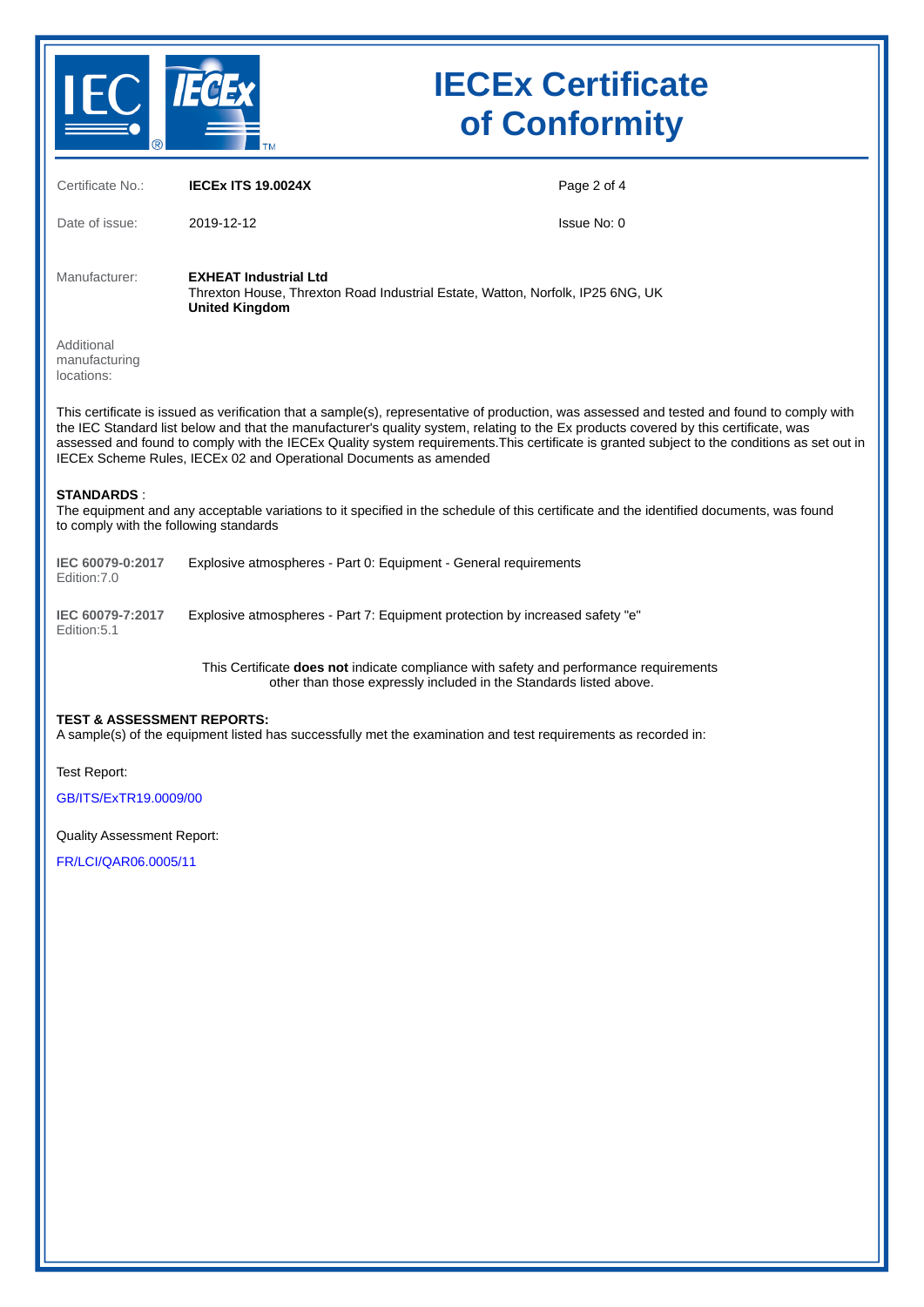

## **IECEx Certificate of Conformity**

Certificate No.: **IECEx ITS 19.0024X**

Page 3 of 4

Date of issue: 2019-12-12

Issue No: 0

### **EQUIPMENT:**

Equipment and systems covered by this Certificate are as follows:

The HEF type anti-condensation heaters are rated for use within hazardous areas as designated below. They are designed to be gentle air warmers for within small enclosures or cabinets and for air application only.

The HEF type air warmers are composed of the following components:

- 1. Outer casing (stainless steel)
- 2. Trace heat cable (either Option 1 or 2) – IECEx BAS 06.0045X and IECEx FMG 12.0004X.
- 3. Splice joint assembly
- 4. Supply Cable (either Option 1, 2, 3 or 4)

5. Optional FXT Range in-line thermostat of either Ex d or Ex m. – IECEx SIR 17.0082X

A gap analysis has been performed to ensure all special conditions are complied with during the construction of the HEF heaters.

The outer casing is made from stainless steel which has perforated top, bottom and sides to aid air flow. Once the trace heat cable is installed within the heater and the splice joint is made and tested, the lid of the casing is riveted on, allowing no access to the joint by the end user. From the splice joint a 'flying lead' of a 3-core cable is installed for the client connection into suitable connections.

The trace heat cable used within the HEF is either of Option 1: QTVR or Option 2: Thermon HTSX variety. Proprietary ends and sleeves are used within the splice joint and end of the cable. The cable is coiled within the HEF and sits between cable supports that protrude from

the casing bottom half. The supply cable is supported and clamped within the HEF casing so that the cable cannot be pulled out.

The splice joint assembly consists of the following:

Two legs of the trace heat cable are crimped to one side of the 'heat shrink through crimps' and the braid of the trace heat cable is also placed in a 'heat shrink through crimp'. The incoming supply cable is then connected to the 'heat shrink through crimps' using ferrule crimps first, then the ferrule crimps are crimped within the 'heat shrink through crimps', once all three 'heat shrink through crimps' are crimped and checked, they are heated to be shrunk into place.

During this process of crimping, a heater casing internal earth wire is installed with a ferrule crimp to the braid of the trace heat cable for connection to the product internally, this earth is then secured to the casing.

The whole splice construction is then covered in a heat shrink sleeving, which is shrunk to encase the whole joint. This sleeving has additional glue inside which, when shrunk into place, fills any gaps that are possibly there.

The supply cable is a 3 core Supply Cable of either of the following options:

Option 1: 3 core (2 core and earth) white flex in accordance with BS6500

Option 2: 3 core (2 core and earth) Black Marine and offshore spec flex as BS6883

Option 3: 3 core (2 core and earth) heat proof silicone cable OLFLEX HEAT 180.

Option 4: 3 core (2 core and earth) flex as used within the FXT range of thermostats, when the thermostat option is chosen.

Equipment is marked Ex eb when standard heater is provided; when the heater is fitted with (DI) thermostat (IECEx SIR 17.0082X), the heater is marked "Ex db eb"; when the heater is fitted with (M) thermostat (IECEx SIR 17.0082X), the equipment is marked "Ex eb mb"

#### **SPECIFIC CONDITIONS OF USE: YES as shown below:**

- The HEF type heater (with or without an additional in-line thermostat) must be installed within an enclosure with the minimum of IP54 protection.
- The Flying lead on the HEF type heater (with or without an additional in-line thermostat) must be terminated within any IECEx Zone 1 certified enclosure, or within a non-hazardous area.
- The HEF type heater shall be earthed to the enclosure which it is installed.

When either the FXT-M or FXT-D thermostat is fitted to the HEF type heater the following conditions also apply;

- The equipment is not field serviceable by the user and shall not be opened;
- The equipment shall be installed so that pulling, flexing or mechanical damage of the cable is prevented;
- The equipment has non-conductive surfaces which are a potential electrostatic charging hazard – see the instructions for guidance (FXT-M thermostat only);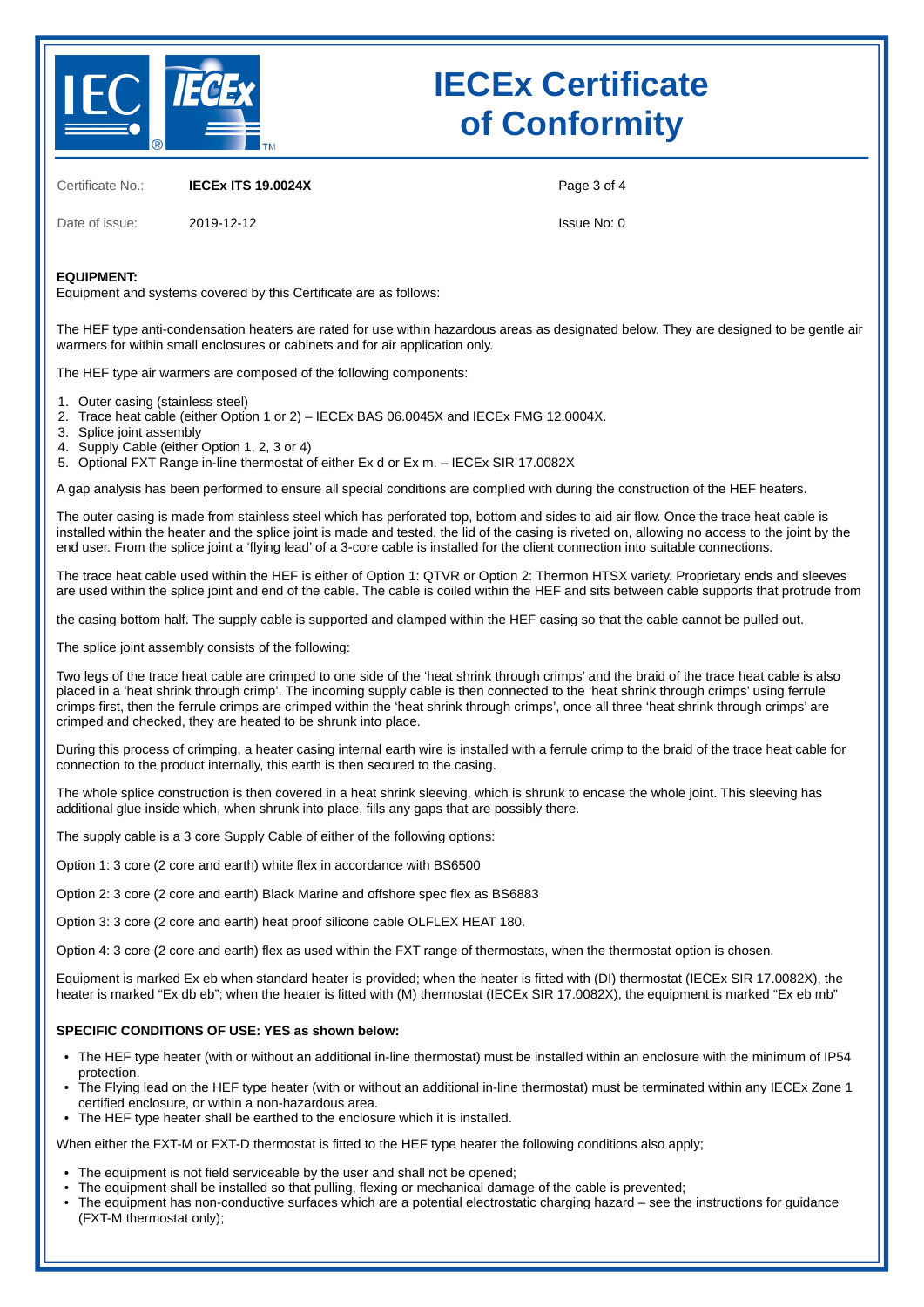

## **IECEx Certificate of Conformity**

Certificate No.: **IECEx ITS 19.0024X**

Page 4 of 4

Date of issue: 2019-12-12

Issue No: 0

• The equipment shall be supplied via a fuse that is mounted externally in a safe area and rated at 277 V ac, 6 A maximum. The fuse shall have a breaking capacity which exceeds the prospective short circuit current of the supply (FXT-M thermostat only).

Routine test see annex.

**Annex:**

[Annex IECEx ITS 19.0024X.pdf](https://www.iecex-certs.com/deliverables/CERT/24429/view)